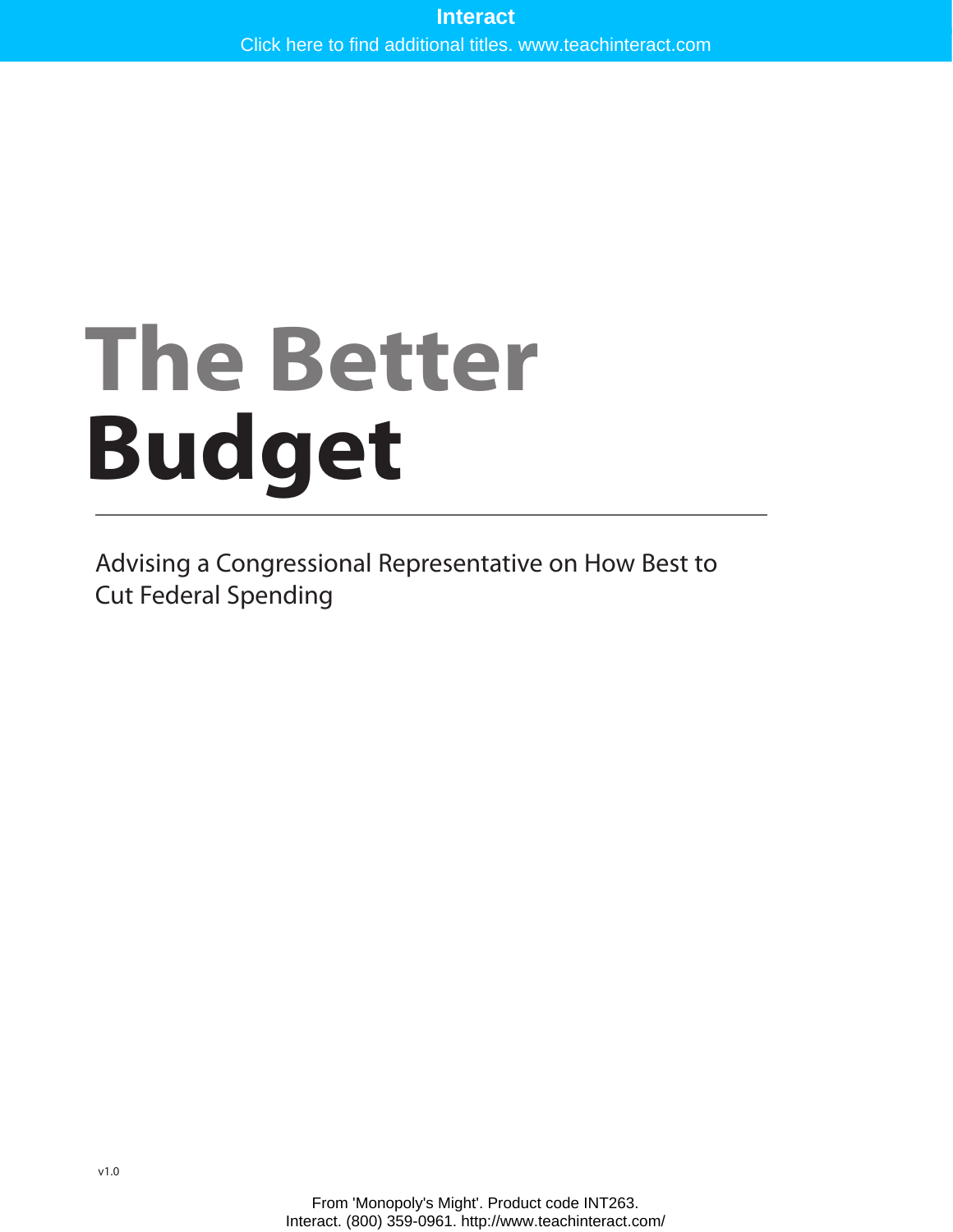

#### **About the Buck Institute for Education**

Founded in 1987, the Buck Institute for Education works to expand the effective use of Project Based Learning throughout the world. BIE is a not-for-profit 501(c)3 organization based in Novato, California and is a beneficiary of the Leonard and Beryl Buck Trust. In addition, BIE has received grant support from the Fund for the Improvement of Post Secondary Education (FIPSE), the US Congress Office of Technology Assessment (OTA) and the US Department of Education Dwight D. Eisenhower Professional Development State Grant Program. BIE provides PBL professional development services and curriculum materials to school districts, state departments of education, foundations, and other clients in the United States and abroad.

> **©2012 Interact 10200 Jefferson Blvd • P.O. Box 802 Culver City, CA 90232 Phone: (800) 359-0961 • www.teachinteract.com ISBN# 978-1-56004-755-1**

All rights reserved. Interaction Publishers Inc. grants permission to reproduce activity sheets and student handouts for classroom use. No other part of this publication may be reproduced in whole or in part, stored in a retrieval system or transmitted in any form or by any means—electronic, mechanical, photocopying, recording or otherwise—without prior written permission from the publisher.

From 'Monopoly's Might'. Product code INT263. Interact. (800) 359-0961. http://www.teachinteract.com/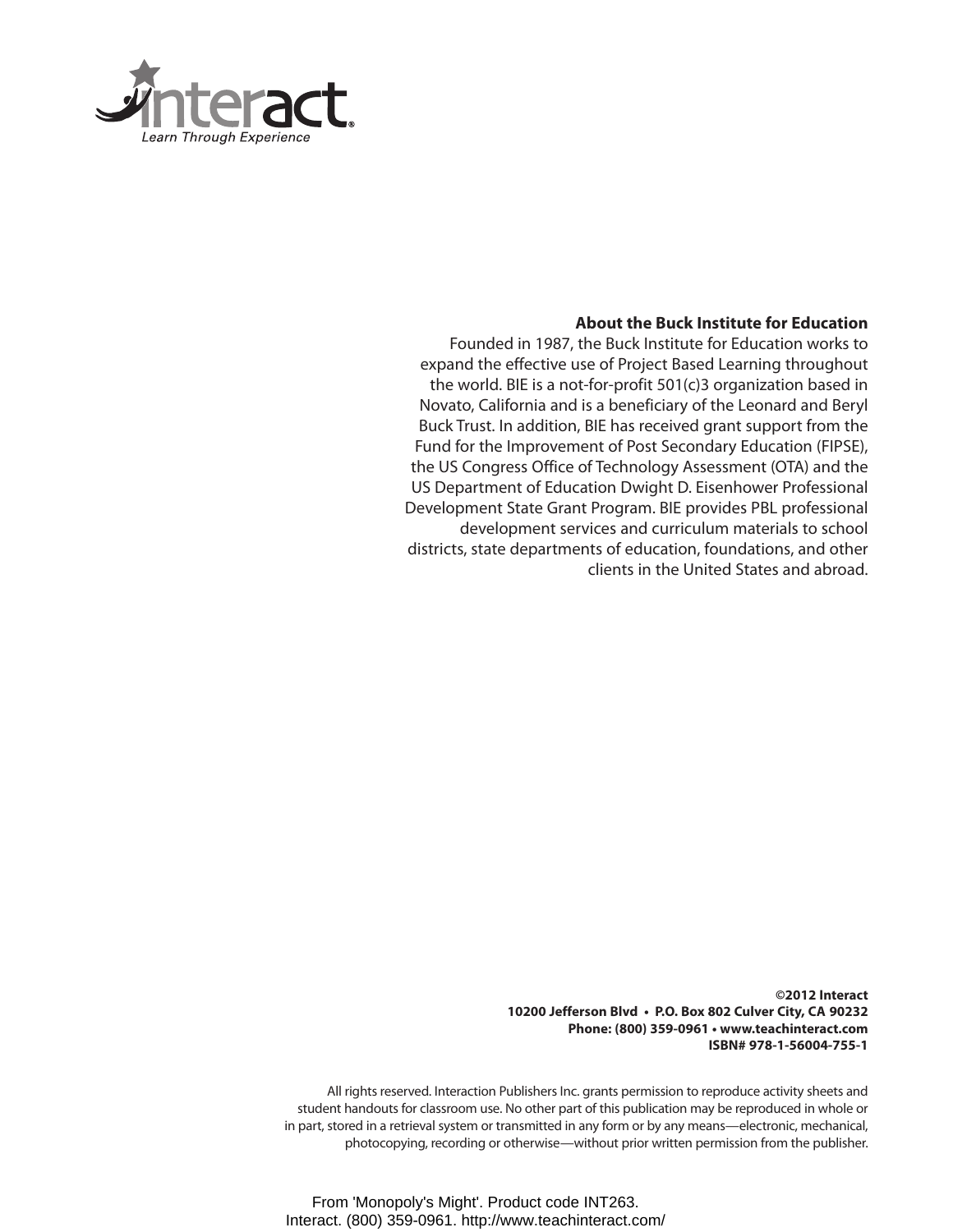$\begin{array}{c} \begin{array}{c} \begin{array}{c} \end{array} \end{array} \end{array}$ 

# Table of Contents

 $\bullet$ 

| Teaching Government With Project Based Learning 8                                    |
|--------------------------------------------------------------------------------------|
|                                                                                      |
| Teaching Strategies for Project Based Government 12                                  |
| <b>Chapter Three:</b><br>Sample Lesson-Can We Believe This? 18                       |
| Guidelines for Conducting the<br>"Live" Phone Interview and Playing Chris Blair $23$ |
| Memo From Representative Gina Amadeo 25                                              |
| What Makes a Poll Believable? 26                                                     |
| <b>Chapter Four: The Better Budget27</b>                                             |
|                                                                                      |
| Step-by-Step Teaching Guide 36                                                       |
|                                                                                      |
|                                                                                      |
| Revenue: Where the Money Comes From55                                                |
| Federal Expenditures: Where the Money Goes56                                         |
| U.S. Liberals and Conservatives on                                                   |
| <b>Who Can and Will Be</b><br>Responsible for Federally Cut Programs  60             |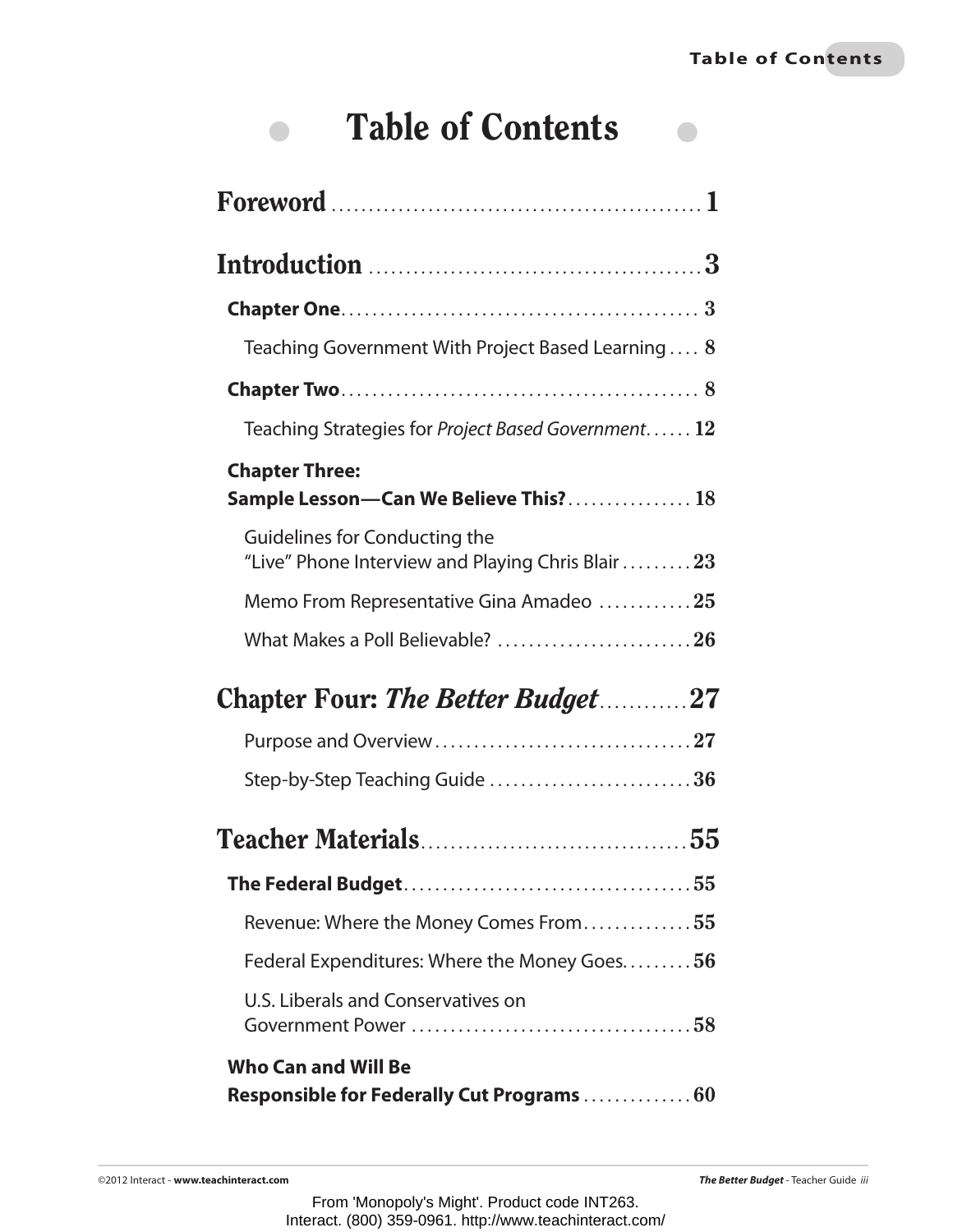#### **Table of Contents**

 $\begin{array}{c} \bullet \\ \bullet \end{array}$ 

# Table of Contents

 $\begin{array}{c} \begin{array}{c} \begin{array}{c} \begin{array}{c} \end{array} \end{array} \end{array} \end{array} \end{array}$ 

| A Brief History of Liberals and Conservatives  61                                         |
|-------------------------------------------------------------------------------------------|
|                                                                                           |
| Liberal and Conservative Points of<br>View on Contemporary Issues Teacher Key  69         |
| General Rubric for an Oral Presentation to a Panel 72                                     |
| Test for The Better Budget Answer Key 75                                                  |
|                                                                                           |
| <b>Entry Document:</b><br>First Memo From Congresswoman Wright80                          |
| Second Memo From Congresswoman Wright 81                                                  |
| Congresswoman Nancy Wright's District:                                                    |
| United States Debt: 1850-2000 83                                                          |
| 2002-2003 California State Budget Revenue Sources 84                                      |
| 2002-2003 California State Budget Expenditures  85                                        |
| Deficit Spending at the State and Federal Levels $\ldots \ldots 86$                       |
| Third Memo From Congresswoman Wright87                                                    |
| Descriptions of Budget Categories and the<br>Effects of Budget Cuts On Federal Programs88 |
| Table of Possible Budget Cuts Under                                                       |
| Fourth Memo From Congresswoman Wright 98                                                  |
| Liberal and Conservative Information Sheet 99                                             |
| Definitions of Liberal and Conservative Groups102                                         |
| Liberal and Conservative Points of View On                                                |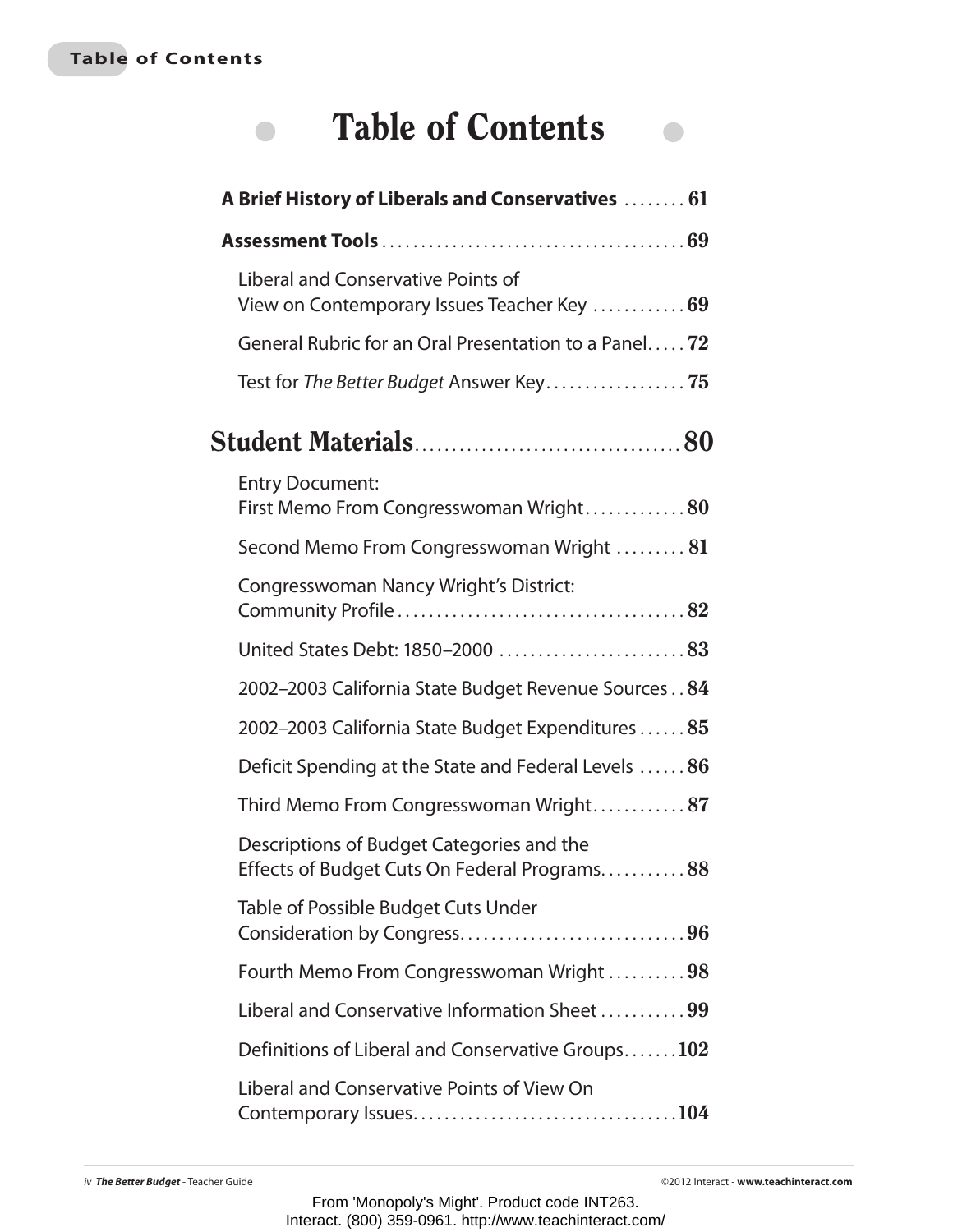# Table of Contents

 $\bullet$ 

| <b>Release Form for</b><br>Photographic Images116                                  |  |
|------------------------------------------------------------------------------------|--|
| <b>Teacher Feedback Form115</b>                                                    |  |
|                                                                                    |  |
| Proposed Budget Cuts by Groups Representing<br>Both Liberals and Conservatives 108 |  |
| Fifth Letter From Congresswoman Wright $\dots\dots\dots107$                        |  |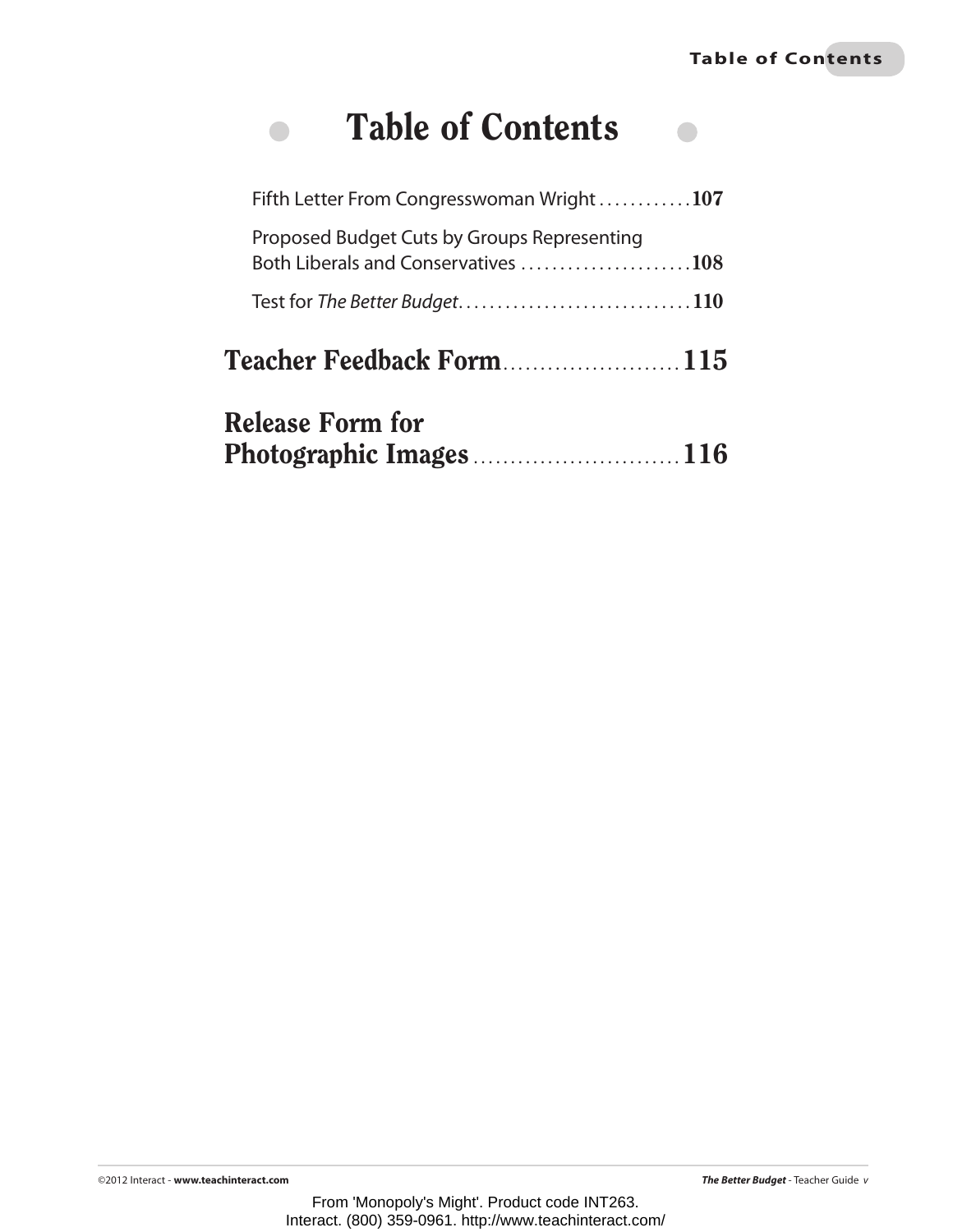# **Foreword**

Students learn more when they care about what they are learning. Students understand concepts better if they see how these concepts apply to the world outside of school. Students retain information longer if they are actively engaged in the discussion and demonstration of what they are learning.

Too many American classrooms never utilize these principles. But *Project Based Government (PBG)* is built upon them. It addresses the concepts and content defined by the *National Standards for Civics and Government* from the Center for Civic Education, grades 9–12, and the *Curriculum Standards for Social Studies,*  developed by the National Council for the Social Studies for high school, in such a way that the material becomes meaningful and engaging to students. *PBG* reverses the traditional method of "teach the concepts first, then give students the opportunity to apply them." Instead, *PBG* places students in an interesting scenario with an open-ended problem and asks them to arrive at a justifiable solution using civics concepts. The project thus "pulls" students through the content. The teacher's role is to clarify, facilitate, and guide rather than "push" unmotivated students toward the learning objectives.

Research has shown project-based curricula to have positive effects on student learning. *PBL* methodology helps teachers build valuable interdisciplinary "21st-century skills" in students, including collaboration, critical thinking/problem-solving, and presentation making. Studies have shown that there are important cognitive benefits with the PBL methodology. We have found that *PBG* works well for diverse students in a variety of school settings. Skilled teachers in alternative education programs, continuation high schools, and other settings have reported success with these materials.

These units were developed by the Buck Institute for Education and pilottested and critiqued by a group of energetic, insightful teachers throughout California. Although too many teachers have been involved to thank each one by name, we are extremely grateful for their time, insight, and contributions to making these units successful. In addition, there have been a number of university professors, nonprofit organization staff, and school district leaders who have contributed to unit development. We have benefited from their observations and suggestions, and we offer a collective "Thank you!"

Please visit the Interact website [\(www.teachinteract.com\)](http://www.teachinteract.com) to find out about professional development offerings and conference presentations.

John Mergendoller, Ph.D. *Executive Director, Buck Institute for Education*

John Larmer, M.A. *Director of Product Development, Buck Institute for Education*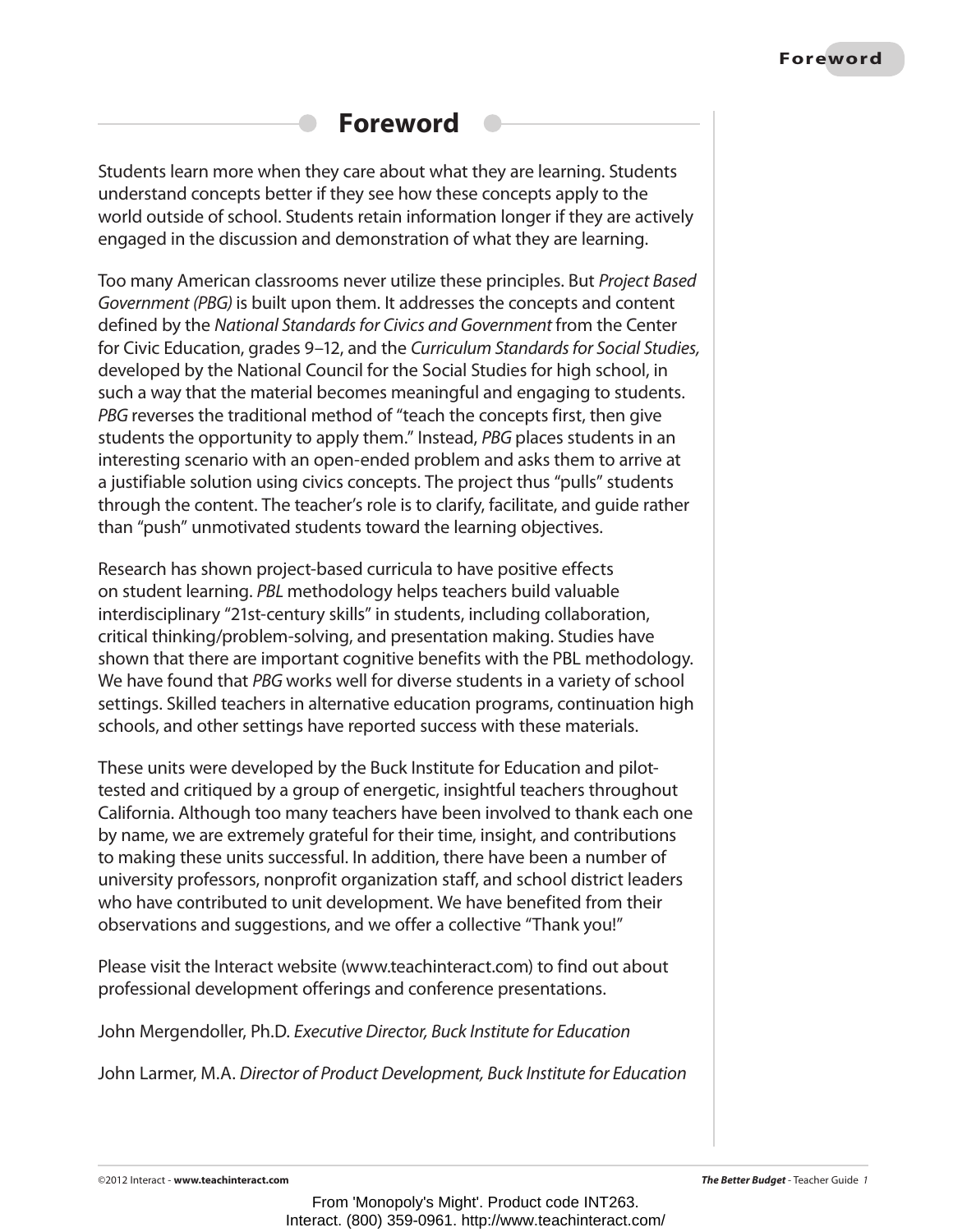

*Chapter Four*

# **Purpose and Overview**

## **Purpose and Rationale**

This unit is designed to teach students about the appropriate role of government at the federal, state, and local levels, and about the responsibility of citizens and community as perceived by liberals and conservatives. The unit illustrates the tensions that exist between individual wants and needs and the collective good. It defines the role of government and its relationship to social and economic policy and introduces the importance of compromise in maintaining a democracy. This unit also helps students develop and define their own views on the role of government.

### **Unit Overview**

In this unit, students are asked to serve as members of a focus group for a congresswoman interested in knowing what her constituents would cut from the current federal budget to save the federal government \$1 billion.<sup>1</sup> In addition to suggesting cuts, students are asked to explain who they think should be responsible for programs eliminated by the federal government. The students then receive a memo from the congresswoman claiming that her constituents want to know if liberal and conservative viewpoints were taken into account by the focus group. The congresswoman asks students to identify points of view favored by liberals or conservatives and to indicate which best fits their own point of view. During this exercise, students are instructed about the origin of liberal and conservative thought and how these philosophies have changed over time. After this exercise, students receive a final memo from the congresswoman asking them to craft a series of budget cuts that reflects a compromise between liberal and conservative priorities. Students are broken into groups of four, with members of each group representing both liberals and conservatives. These groups are asked to indicate whether liberals or conservatives will support each of their budget cuts. This final series of budget cuts, and the rationale behind them, serves as the evaluation portion of the project.

# **Time Required**

The first layer of the project  $= 1$  day (a 45- to 60-minute class period)

The three layers  $=$  5 days

1. Budget battles can often involve trillion dollar cuts. Congresswoman Wright's staff is to find \$1 billion in cuts based on the parameters outlined in her memos.

©2012 Interact - **www.teachinteract.com** *The Better Budget* - Teacher Guide *27*

From 'Monopoly's Might'. Product code INT263. Interact. (800) 359-0961. http://www.teachinteract.com/

**5–6 class periods**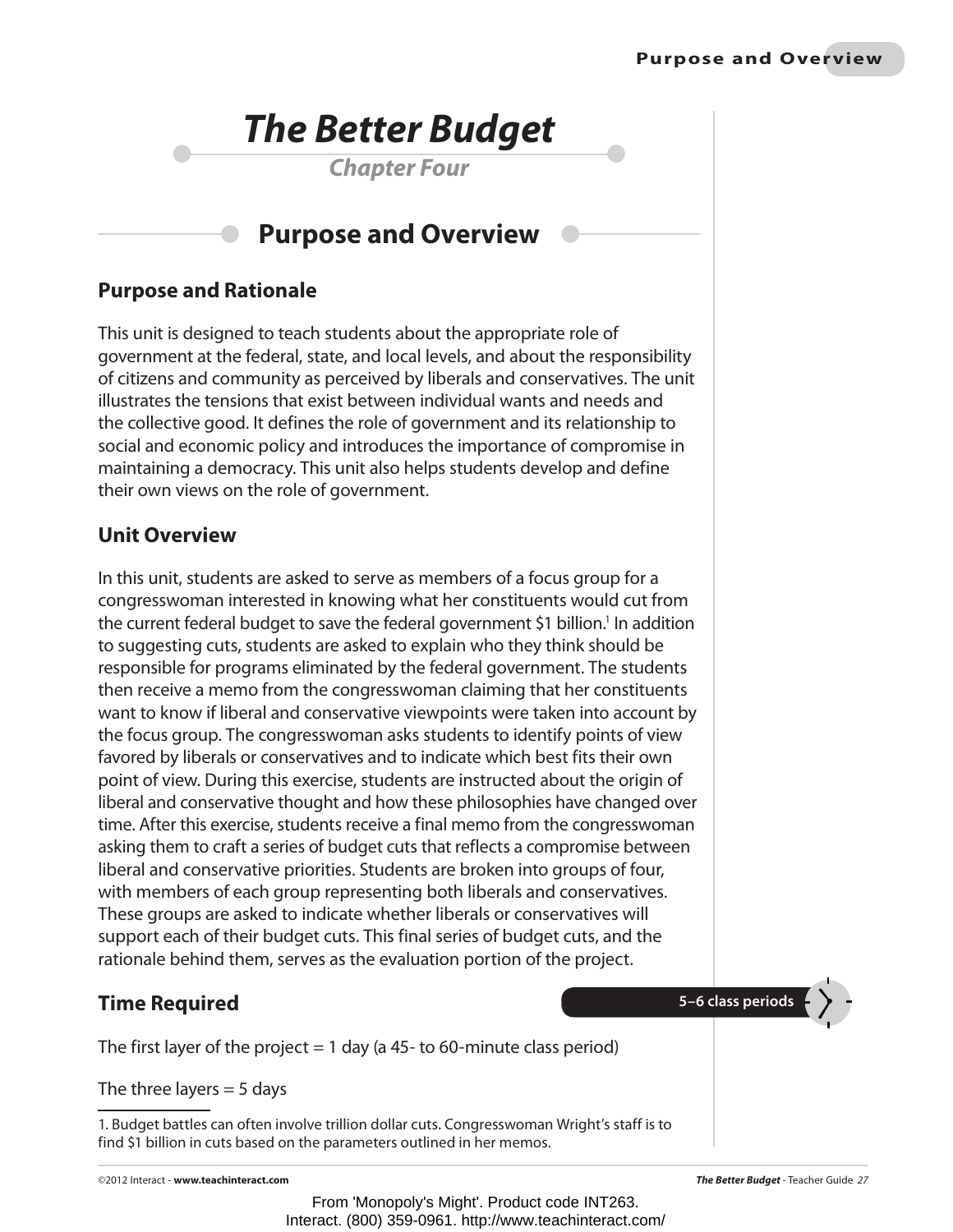Extended discussions of budget deficits and debt, foreign policy implications, and liberal and conservative philosophy can extend the project to two weeks.

#### **Placement in Curriculum**

*The Better Budget*—especially the first layer—is a good unit to use early in the semester because it addresses questions about the responsibilities of government and the responsibilities of citizens. These are issues that are revisited throughout a semester government course. This unit also complements the *President's Dilemma* unit on fiscal policy, which is a part of the Project Based Economics units from the Buck Institute for Education. The tables under **Content Standards** show the standards addressed by this unit.

#### **Concepts to be Learned**

This unit has been designed to teach the following concepts:

- • Liberalism
- • Conservatism
- • Government Responsibility
- • Citizen Responsibility
- • Discretionary Expenditures
- Mandatory Expenditures

Although an understanding of the following civics concepts is not essential to complete project tasks, teachers can use the unit to explain:

- • Neoclassical Liberals
- Social Welfare Liberals
- • Classical Conservatives
- Laissez-Faire (Free-Market) Conservatives
- • Social Contract
- Ideas of:
	- Thomas Hobbes
	- John Locke
	- Edmund Burke
	- Thomas Paine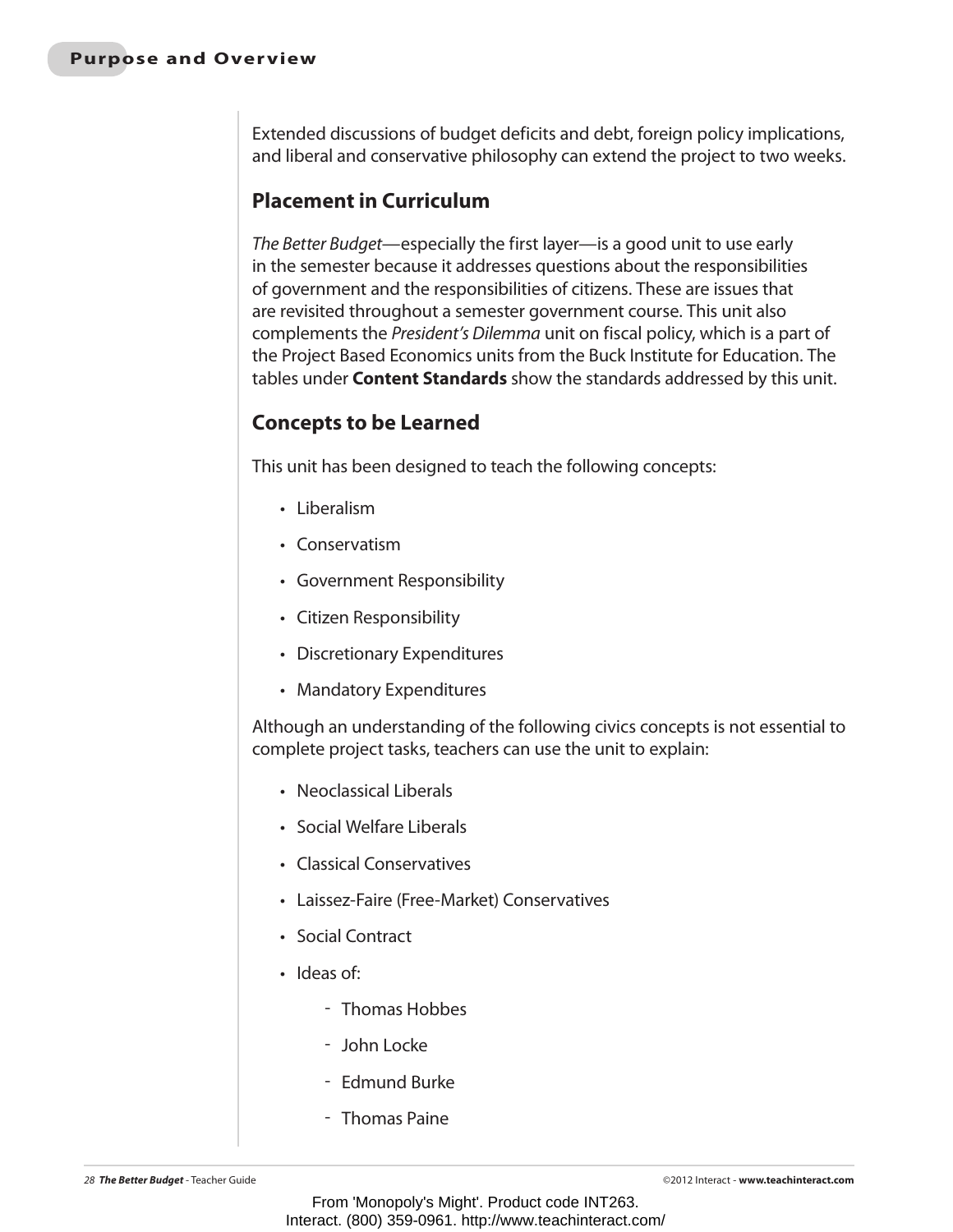- • Federal Expenditures
- • Federal Revenues
- • Debt and Deficit
- • Budget Categories
- Populism
- Libertarianism
- Laissez-Faire

## **Objectives**

By participating in this unit, students will:

- Understand that tension exists among state, federal, local governments, and citizens over who should take responsibility for particular programs and problems
- Recognize that citizens and elected officials decide what work government should do (public policy), and that funding priorities are set accordingly
- Understand the history of liberal and conservative ideologies

# **Content Standards**

The decisions that governments make about the use of resources reflect personal beliefs about what responsibilities government has to the people and what responsibilities should remain in the private sector with companies, nonprofits, and individuals. There is never complete agreement about these beliefs, but leaders must reach some consensus in order to govern. Students, as future political participants, need to be cognizant of this dilemma and its resulting compromises.

*The Better Budget* addresses the following National Standards for Civics and Government, Center for Civic Education, 1994, for grades 9 through 12.

| I.A.  | Definition and Purpose of Government          |   |
|-------|-----------------------------------------------|---|
| ILB   | Distinctive American Characteristics          | ∗ |
| ILC.  | American Political Culture                    | ⋇ |
| II.D. | American Constitutional Values and Principles |   |

©2012 Interact - **www.teachinteract.com** *The Better Budget* - Teacher Guide *29*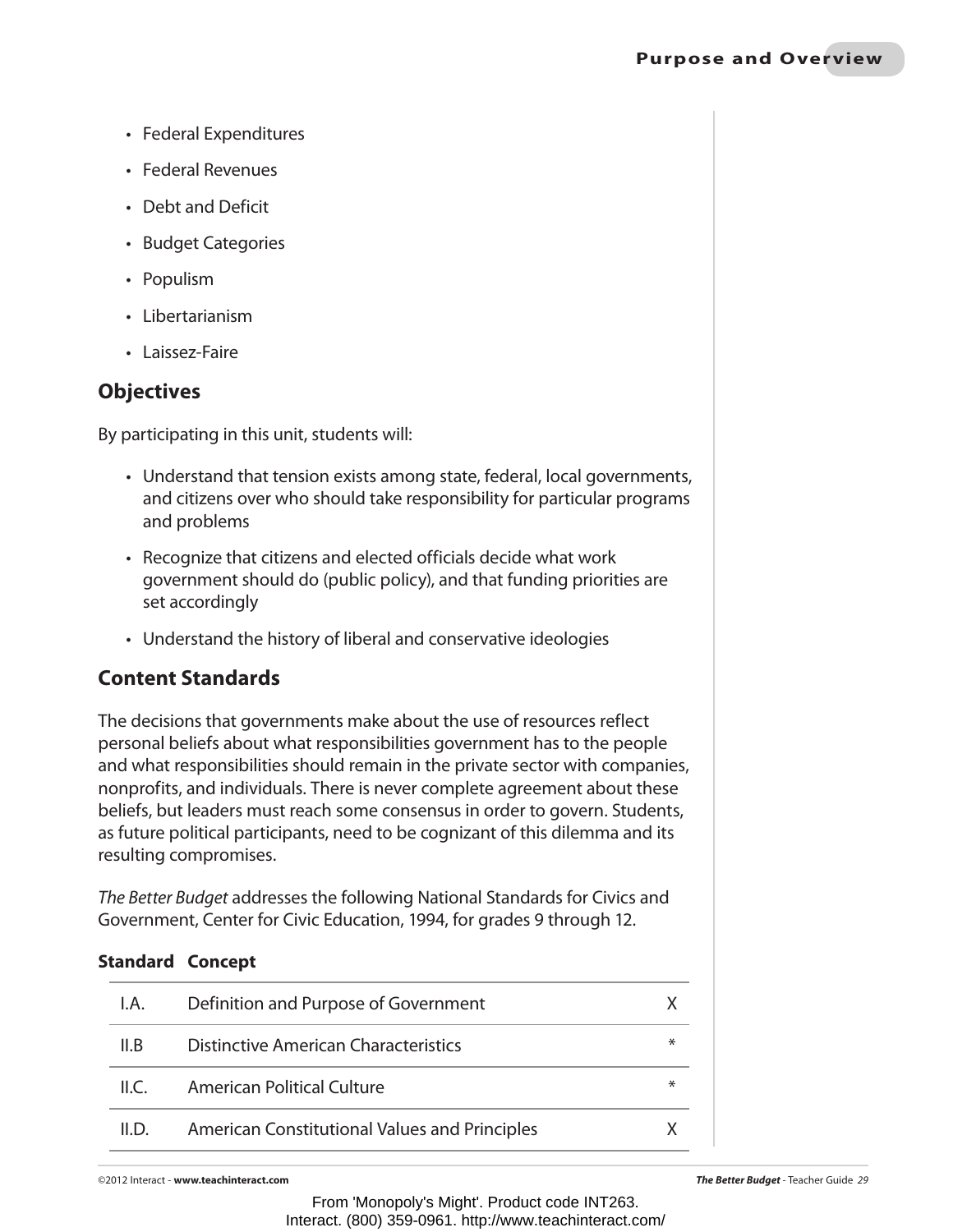| III.A. | <b>Constitutional Restraints: Shared and Limited Powers</b> | $\ast$ |
|--------|-------------------------------------------------------------|--------|
| III.B. | Organization of the National Government                     | ∗      |
| III.C. | Organization of State and Local Governments                 | ∗      |
| V.C.   | Responsibilities of Citizens                                |        |

*The Better Budget* addresses the following Curriculum Standards for Social Studies, developed by the National Council for the Social Studies for high school.

#### **Standard Concept**

| VI.                                                                                         | <b>Power, Authority, and Governance</b>                                                                                          |        |
|---------------------------------------------------------------------------------------------|----------------------------------------------------------------------------------------------------------------------------------|--------|
| VI.B                                                                                        | The Purpose of Government                                                                                                        | X      |
| VI.C                                                                                        | Mechanisms Used to Balance Competing Needs and Wants                                                                             |        |
| VI.H<br>Applying Political Science Theories to Issues and Problems                          |                                                                                                                                  |        |
| V1.1<br><b>Evaluating Government Achievement</b><br><b>Civic Ideals and Practices</b><br>Χ. |                                                                                                                                  |        |
|                                                                                             |                                                                                                                                  |        |
| X                                                                                           |                                                                                                                                  |        |
| $\ast$                                                                                      |                                                                                                                                  |        |
| X                                                                                           |                                                                                                                                  |        |
| X.J                                                                                         | Participate in Activities for the Common Good                                                                                    | $\ast$ |
|                                                                                             | $X = a$ standard that is address in this curriculum<br>$* = a$ standard that could be addressed in this curriculum               |        |
|                                                                                             | The Better Budget addresses the following 21st Century Learning Skills,<br>developed by the Partnership for 21st Century Skills. |        |
| <b>Standard</b>                                                                             | <b>Concept</b>                                                                                                                   |        |
| 2                                                                                           | <b>Learning and Innovation Skills</b>                                                                                            |        |
| 2A                                                                                          | Creativity and Innovation                                                                                                        |        |
|                                                                                             | <b>Think Creatively</b>                                                                                                          | X      |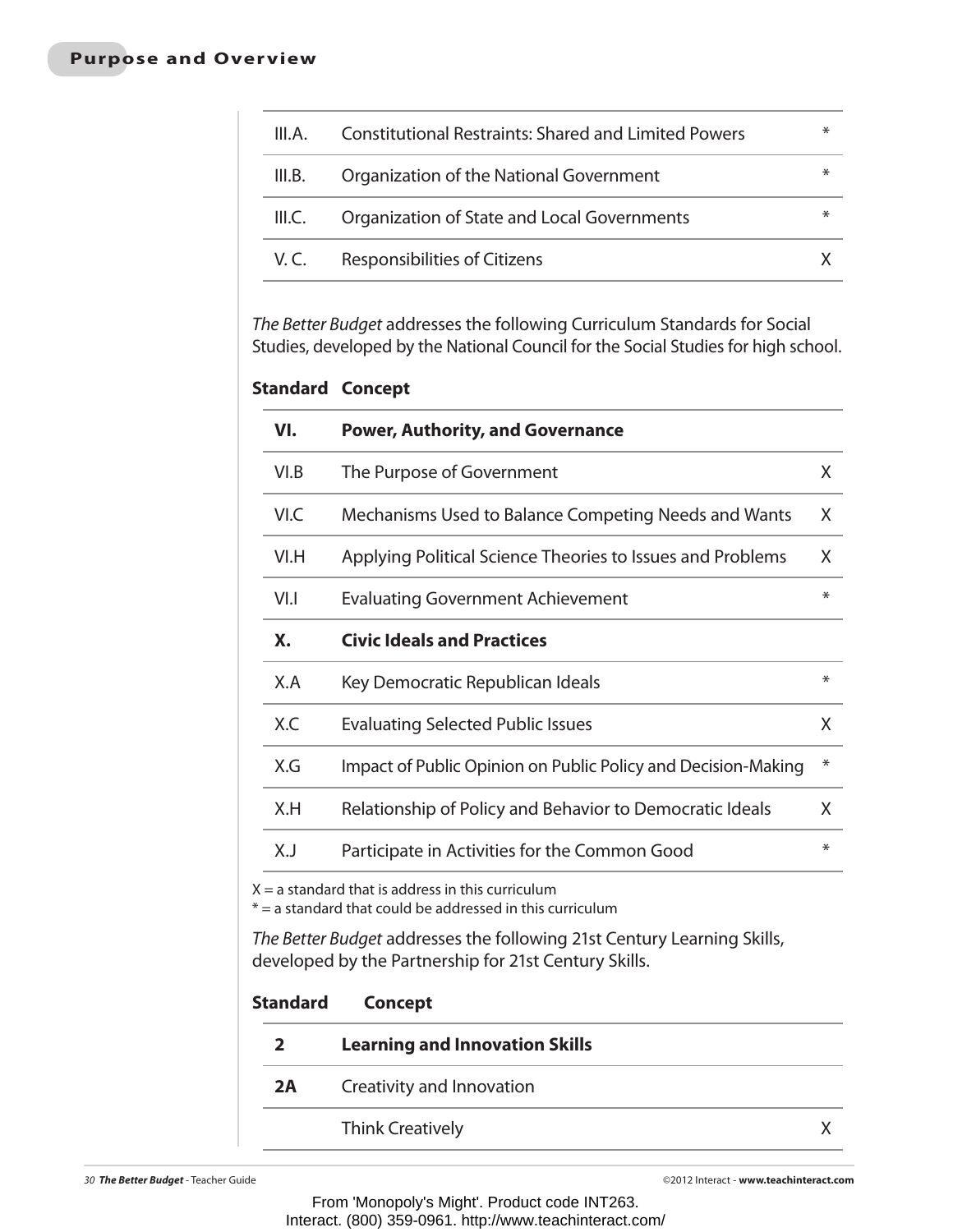|    | Work Creatively with Others                      | X |
|----|--------------------------------------------------|---|
|    | Implement Innovations                            | X |
| 2B | Critical Thinking and Problem-Solving            |   |
|    | <b>Reason Effectively</b>                        | X |
|    | Use Systems Thinking                             | X |
|    | <b>Make Judgments and Decisions</b>              | X |
|    | <b>Solve Problems</b>                            | X |
| 2C | <b>Communication and Collaboration</b>           |   |
|    | <b>Communicate Clearly</b>                       | X |
|    | <b>Collaborate with Others</b>                   | X |
| 3  | <b>Information, Media, and Technology Skills</b> |   |
| 3A | <b>Information Literacy</b>                      |   |
|    | <b>Access and Evaluate Information</b>           | X |
|    | Use and Manage Information                       | X |
| 3B | Media Literacy                                   |   |
|    | Analyze Media                                    | ⋇ |
|    | Create Media Products                            | ⋇ |
| 3C | <b>ITC Literacy</b>                              | ⋇ |
| 4  | <b>Life and Career Skills</b>                    |   |
| 4A | <b>Flexibility and Adaptability</b>              |   |
|    | <b>Adapt to Change</b>                           | X |
|    | <b>Be Flexible</b>                               | X |
| 4B | Initiative and Self-Direction                    |   |
|    | <b>Manage Goals and Time</b>                     | X |
|    | Work Independently                               | ⋇ |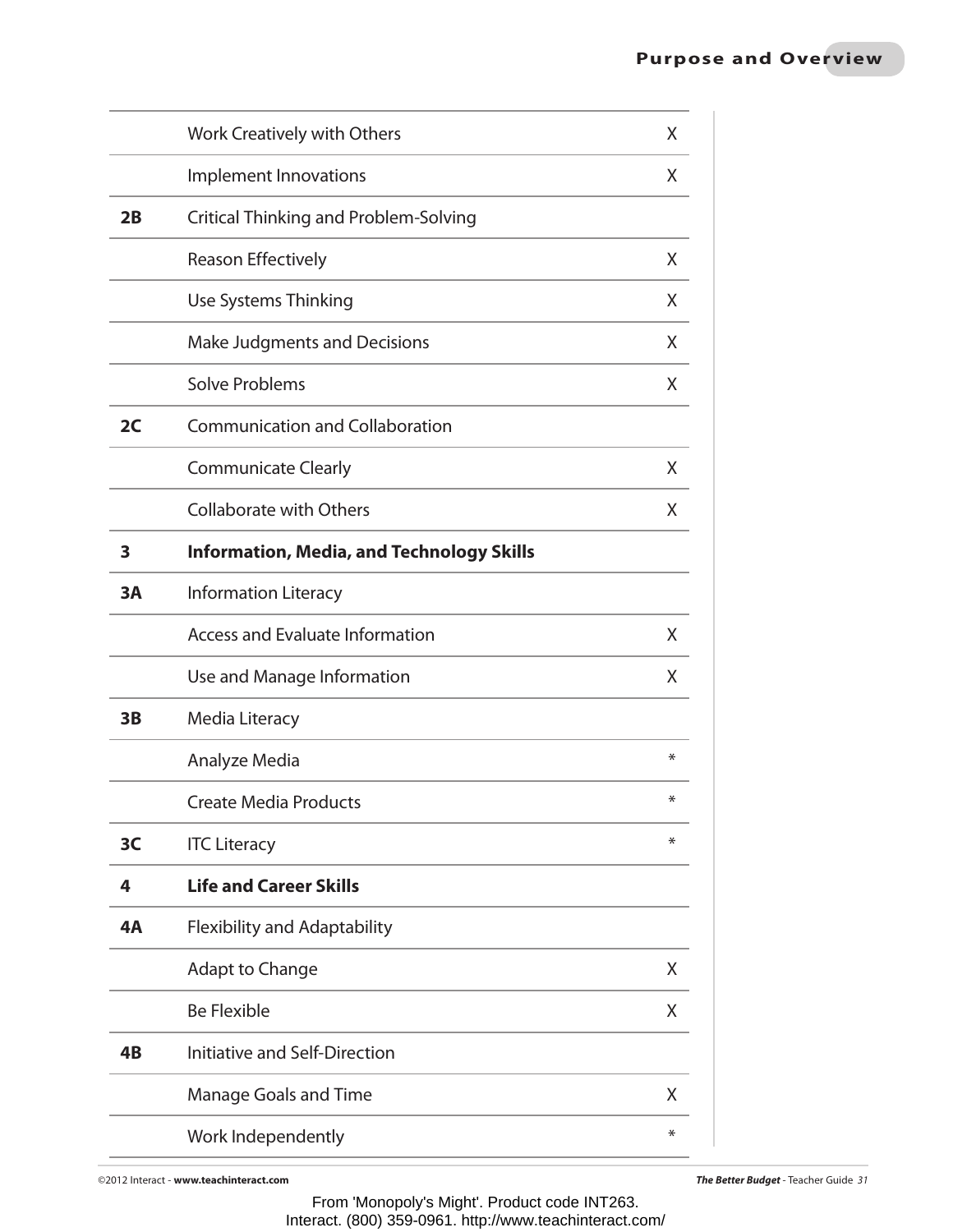|    | <b>Be Self-Directed Learners</b>  | ∗      |
|----|-----------------------------------|--------|
| 4C | Social and Cross-Cultural Skills  |        |
|    | Interact Effectively with Others  | X      |
|    | Work Effectively in Diverse Teams | $\ast$ |
| 4D | Productivity and Accountability   |        |
|    | <b>Manage Projects</b>            | X.     |
|    | <b>Produce Results</b>            | X      |
| 4E | Leadership and Responsibility     |        |
|    | <b>Guide and Lead Others</b>      | $\ast$ |
|    | Responsibility to Others          | $\ast$ |

#### **Resources**

Resources are distributed to the students at different points in the project (see the Sequence of the Unit for one example). **All handouts are located in the Student Materials.**

**Assessment guidelines for evaluating student performance on unit products can be found in the Teacher Materials:**

- Scoring guide for the chart on liberal and conservative points of view
- Rubric for the briefing in which each group presents

#### **Lesson Materials**

Because project-based learning is grounded in constructivist learning, several "teachable moments" will arise when students readily see a need to know a particular concept. During these moments, teachers can use several techniques to teach these concepts. For this purpose, lesson materials are included so that more traditional lectures can be used to provide information on more difficult subject matter. Alternatively, a Socratic method, in which the teacher uses questioning strategies to guide students toward knowledge and understanding, may be used.

In this unit we have included lesson material in the following areas for potential mini-lectures: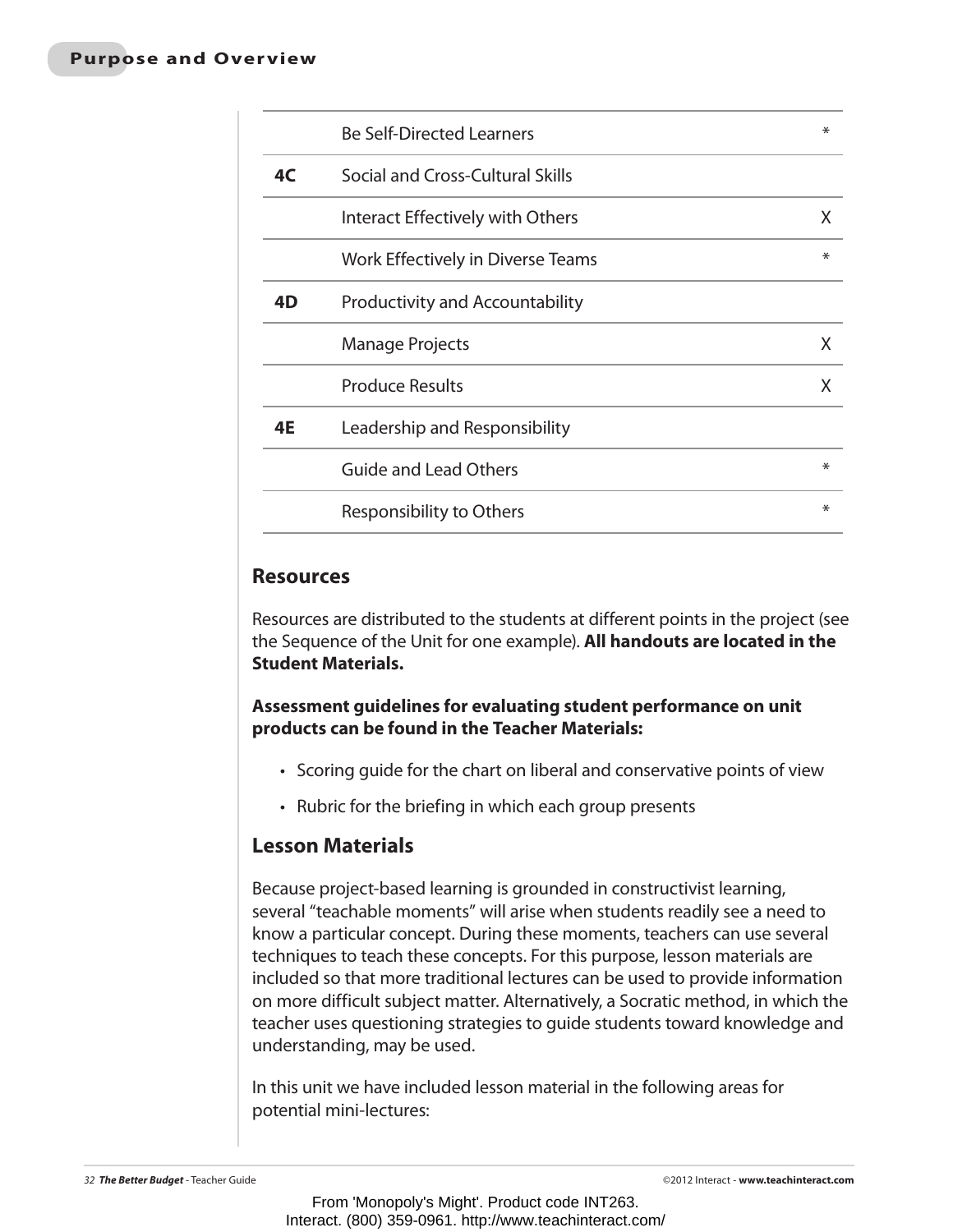- Who Can and Will Be Responsible for Programs Cut from the Federal Budget?
- • A Brief History of Liberals and Conservatives
- Completed table for "Liberal and Conservative Points of View" (this is the teacher key in the Teacher Materials)

#### **Lesson materials are located in Teacher Materials.**

#### *Resources Include:*

- Two memos with instructions from Congresswoman Nancy Wright
- • Congresswoman Nancy Wright's District: Community Profile
- Revenue and expenditures information for the federal budget
- • United States debt table
- Revenue and expenditures information for the State of California
- Deficit spending information sheet
- Memo from Congresswoman Nancy Wright regarding six budget categories
- Descriptions of Budget Categories and the Effects of Budget Cuts on Federal Programs
- Table with 1% and 5% budget cuts and rules for making cuts
- Memo from Congresswoman Wright regarding liberal and conservative constituents
- • Liberal and Conservative Information Sheet
- Definitions of Liberal and Conservative Groups
- • Chart of Liberal and Conservative Points of View
- Memo from Congresswoman Wright regarding compromise budget cuts
- Table with 1% and 5% budget cuts for compromise budget
- • Classroom textbook
- • Websites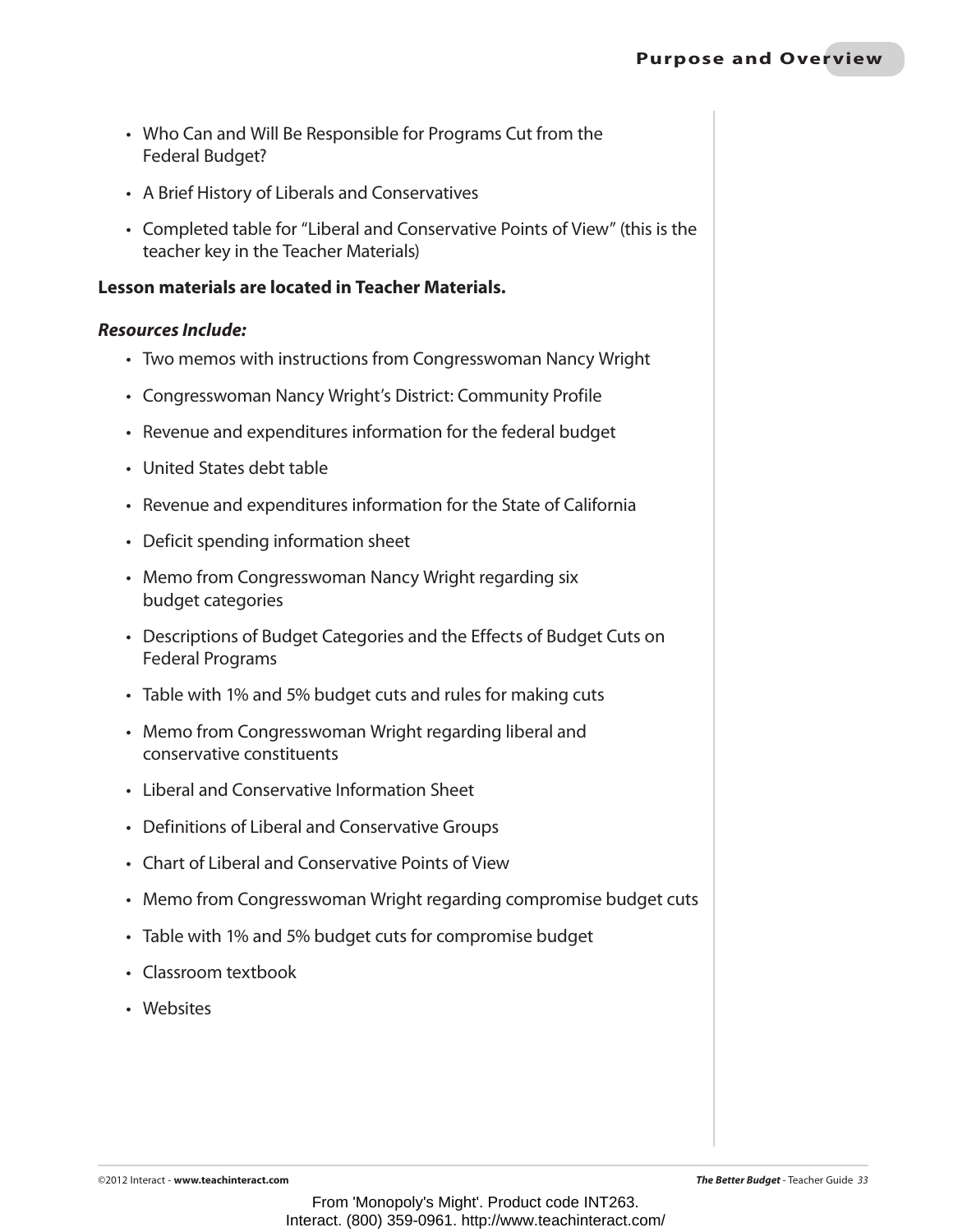# **Sequence of the Unit**

Because project-based learning depends to a great extent on how a particular group of students constructs knowledge from real-world applications, the sequence of learning will differ in each class. As a result, it is virtually impossible to describe the exact unfolding of this project, even though it has been tested on several occasions.

What follows is an example of the sequence of the project during one class, using the full first and second parts of the unit. Instructional activities are discussed in more detail in the **Step-by-Step Teaching Guide** (next section). The **bolded** phrases are cross-referenced to the steps in the guide.

#### *Pre-project planning*

**0.** Prepare for a successful project implementation

#### *Launching the project*

**1.** Discuss the **memo from Congresswoman Wright** with the whole class

#### *Framing the Inquiry*

- **2.** Develop the **initial "Know" list** with the whole class
- **3.** Develop the **initial Driving Question** with the whole class
- **4.** Develop the **initial "Need to Know" list** with the whole class

#### *Problem-solving and learning activities*

- **5.** Clarifying Lesson: Discuss the **memo, community profile, revenue and expenditure tables, and U.S. debt table**
- **6.** Optional: Discuss **California budget** tables and pie charts
- **7.** Have students make **first project log entry**
- **8.** Review **memo and budget category descriptions** with the whole class
- **9. Assign groups of six** to advocate for each category
- **10.** Have group members **meet to review** each category
- **11.** Review **budget cuts table and rules** for making cuts
- **12. Revise "Know/Need to Know"** lists
- **13.** Have students make **initial budget cuts** individually
- **14.** Have students determine who will be responsible for cut programs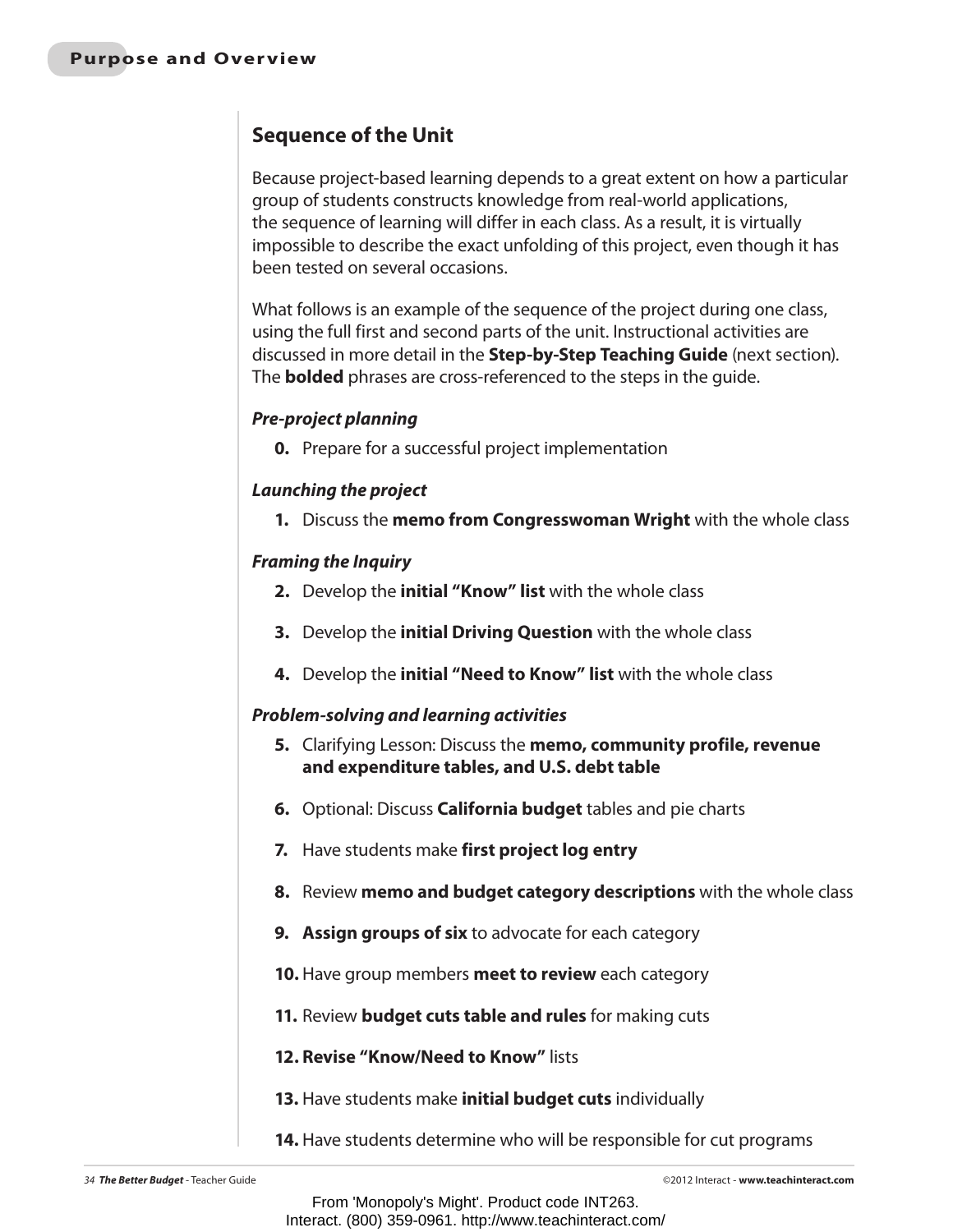- **15.** Clarifying Lesson **Optional: Mini-lecture on who will be responsible** for programs cut from the federal budget
- **16. Discuss student decisions** regarding program cuts and who will be responsible for these programs with the whole class
- **17.** Have students make **second project log entry**
- **18.** Discuss **memo** from Congresswoman Wright regarding liberals and conservatives
- **19.** Discuss **information sheet, definitions, and chart**
- **20.Revise "Know/Need to Know"** list
- **21.** Undertake **mini-lecture on liberal and conservative philosophies**
- **22.**Have students **fill in chart** of liberal and conservative points of view and answer "where do you fit?"
- **23.**Discuss **memo** from Congresswoman Wright
- **24. Finalize "Know" list and Driving Question**
- **25.**Have students make **final project log entry**

#### *Presentation, Assessment, and Debrief*

- **26.**Create student **groups of four**, with mix of liberals and conservatives
- **27.** Have students **create compromise budget cuts** and identify liberal or conservative approval
- **28.**Use scoring guides and rubrics to assess student achievement
- **29.** Use the supplied rubric to assess oral presentations
- **30. Wrap-up and debrief** with the entire class
- **31.** Manage student reflection on 21st century skills practiced and the process of PBL
- **32.**Use the supplied multiple choice test to assess individual students' knowledge of key government concepts
- **33.** Make notes about adjustments to the unit to promote student learning for the next time the unit is taught
- **34.** Extensions to the Unit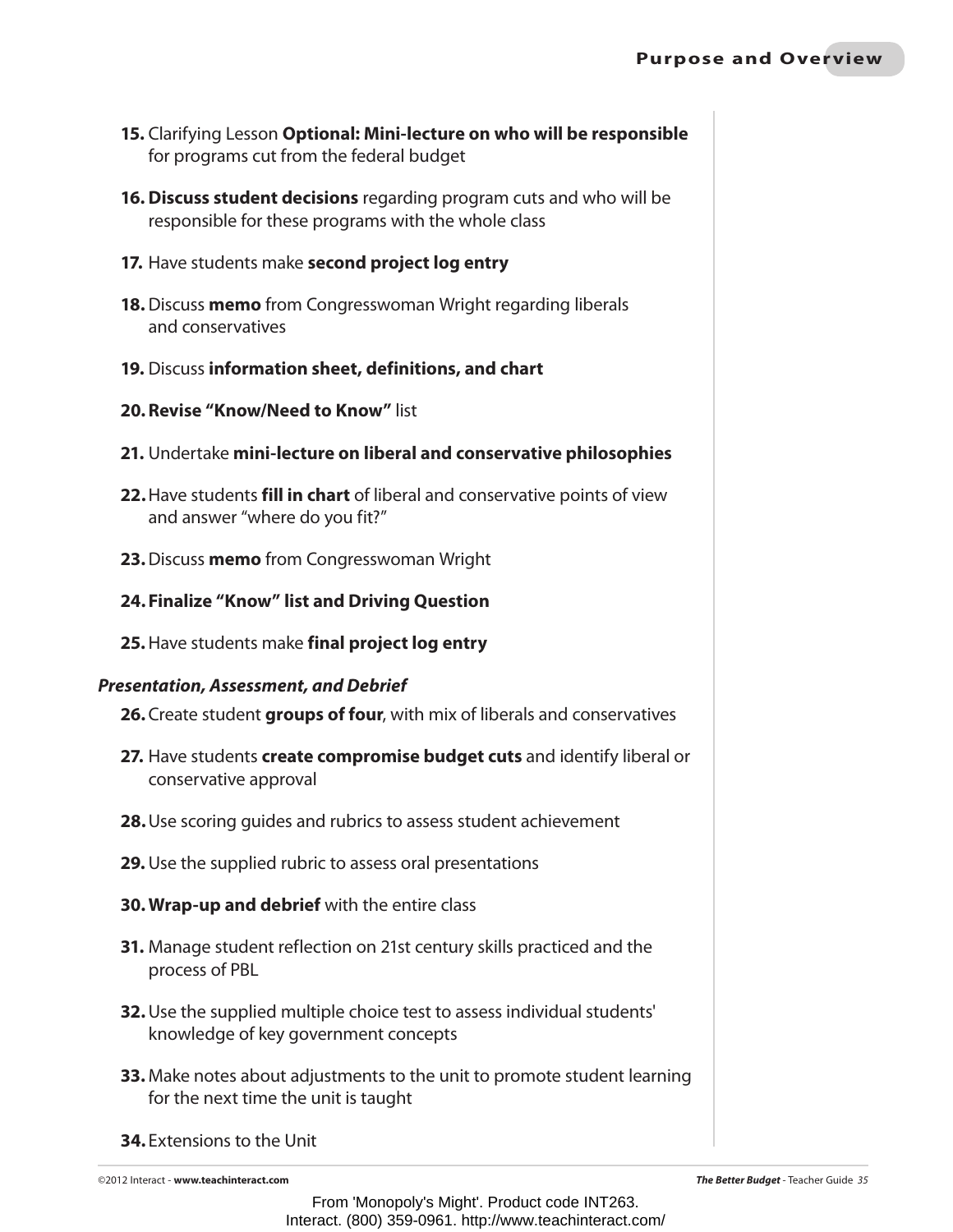# **• Step-by-Step Teaching Guide •**

The above instructional activities are discussed in more depth below, with tips for successful classroom implementation.

# **Pre-project planning**

#### **0. Prepare for successful project implementation.**

There are a number of issues that must be considered before embarking on a project with students. These include:

- How much time will be devoted to the project?
- What content resources need to be prepared in advance (textbooks, articles, websites, etc.)?
- Do all students have the skills they need to tackle the project—including basic literacy skills as well as the ability to work in teams, make presentations, and conduct research? If not, is it necessary to pre-teach some of these skills, make sure students who need it have adequate support, or deal with these challenges in other ways?
- • How will student groups be formed? *(See comments in Chapter Two.)*
- How will groups report on their progress and be held accountable? Do report forms or other tools need to be developed?
- Is it necessary to arrange access to the library/media center or computer lab?
- Do parents or administrators need to be informed about the process of Project Based Learning and be assured that time spent on the project is focused on standards-specific learning goals?

In addition to considering the above issues, be sure student handouts and clarifying lesson/mini-lecture materials are ready. Finally, **decide if the culminating product will be done as a small group, in pairs, or individually.** This will affect how you present the task to students, use time, and assess their learning.



# **Launching the project**

Meet with the whole class and inform them that in this activity they are asked to serve as members of a focus group for a congresswoman interested in knowing what her constituents would cut from the current federal budget to save the federal government \$1 billion. In addition to suggesting cuts, students are asked to explain who they think should be responsible for programs eliminated by the federal government.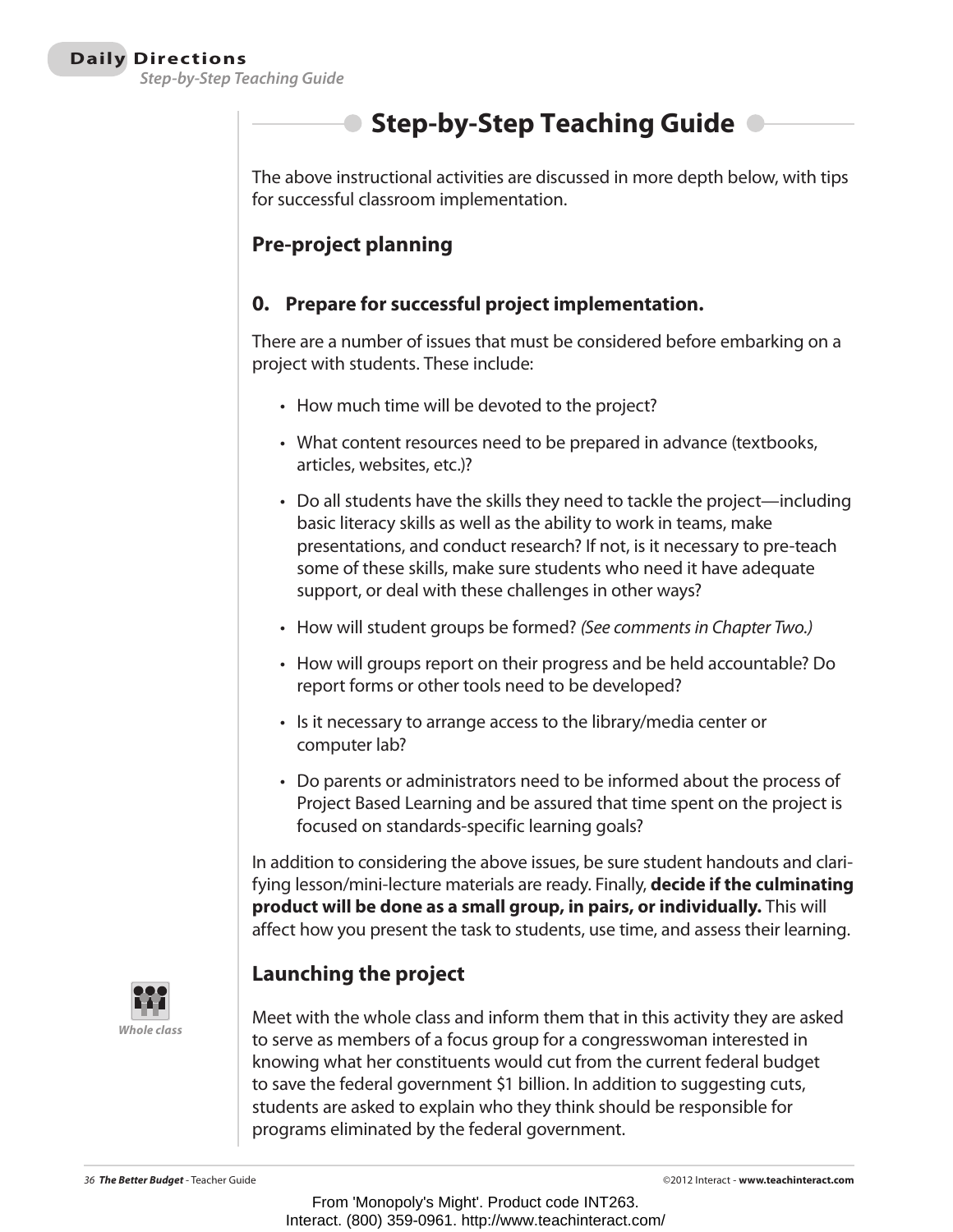#### **Daily Directions** *Step-by-Step Teaching Guide*

#### *Entry Point:*

#### **1. Students read a memo from Congresswoman Wright and discuss it as a whole class.**

Students are given the first memo from Congresswoman Wright to the constituent focus group. The congresswoman is asking students, as a focus group representing her constituency, to suggest cuts to the federal budget amounting to \$1 billion. She explains that a chart of funding sources and expenditures for the federal government will be provided.

**Potential Hurdle:** Because this memo sets up the scenario and the problem to be solved, it is essential that the entire class be able to read and comprehend the text. If necessary, employ the same literacy-building strategies you would normally use for this kind of reading material.

**Government Content Note:** The congresswoman's memo contains a number of government terms, such as deficits, economic forecast, and discretionary expenditures, that many students will either not understand or have misconceptions about. **Do not** explain the meaning of these terms to students at this point. Tell students that any terms that are unfamiliar or confusing should be placed on a list of what they "Need to Know" to solve the problem. Figuring out the meaning of government terms is something students should, as much as possible, do for themselves (with your monitoring and guidance) once they begin working to solve the problem.

## **Framing the inquiry:**

#### **2. Students develop the Initial "Know" list in whole class discussion.**

The first step is for students to assess what they already know about the problem posed in the Entry Document. This should be done by creating a "What We Know" list on chart paper, an overhead transparency, or a computer projector. The "Know/Need to Know" inventory will differ for each class because students struggle with identifying the knowledge they have and defining the body of knowledge they do not have. After reading the memo from Congresswoman Wright, students, working as a whole class, should be coached to identify all the information the Entry Document provides. Ask students to carefully review the Entry Document and offer items for the list, making sure to only record what is actually stated in the text and not what might be inferred.

The following are examples of statements that might appear on the initial "What We Know" list. Remember that every class will produce a different list, and every idea should be put on the board. Sometimes seemingly strange ideas that come from a "What We Know" discussion result in the most creative solutions to the problem.



Memo from Congresswoman Wright



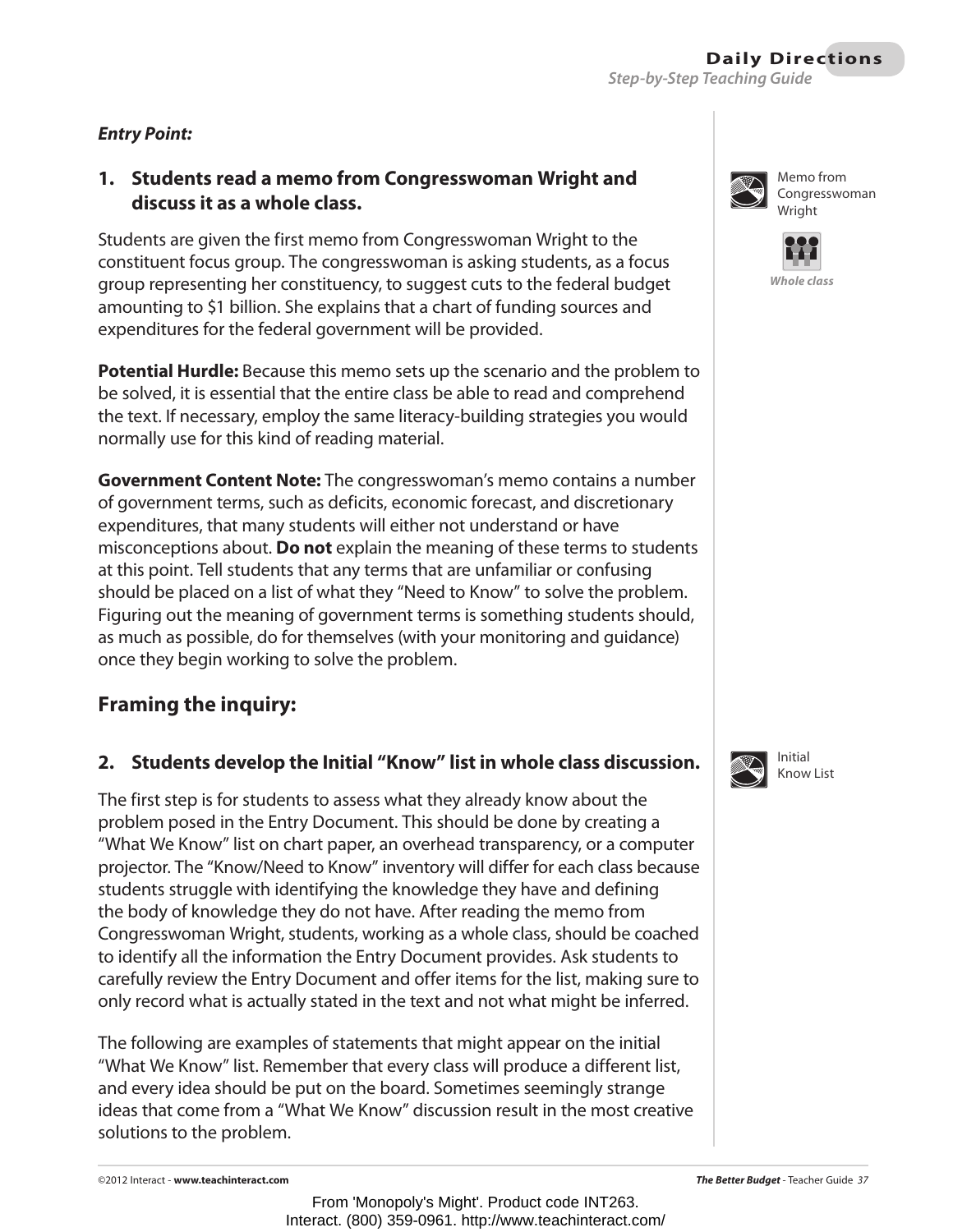# Definitions of Liberal and Conservative Groups

There are some features of liberalism and conservatism that have remained the same since the 16th century. However, some aspects of liberalism and conservatism have changed over time. These changes are marked by the different names given to liberal and conservative groups. The following lists show the common features of all liberals and conservatives and the ways in which these groups have changed or expanded their beliefs.

#### *All Liberals*

- The purpose of human beings is to seek their individual destiny
- People are essentially rational
- • People are capable of improvement
- • People can exercise individual freedom
- • People should be free to seek their own course
- • People make a contract with government
- • Government should serve the people

#### *Neoclassical Liberals*

- • Government is a necessary evil and should be small
- • Government should only exist to protect against force and fraud
- Nature intended to remove the weak (Social Darwinists)
- Open competition unfettered by government regulation should exist in the marketplace (laissezfaire economics)

#### *All Conservatives*

- People cannot survive as individuals and only cooperative groups can thrive
- The purpose of human beings is to serve their group or community
- • People are flawed
- • Government is rooted in custom and tradition, and citizens should respect and trust tradition
- People use government, education, family, and the church to conserve the customary way of life and resist drastic change
- Institutions should restrain the passions of the people
- • Government should be made up of the natural elite, or those who rise above the masses through their financial success

#### *Classical Conservatives*

- • Government is good and is necessary to control people
- • Government keeps individual greed in check
- • Freedom should be kept under control
- People should be free to pursue their goals only if they do not threaten the social order
- Without restraint, people do things that threaten or endanger themselves and society
- Wisdom gained through experience is preferable to using logic or reason
- • Distrust innovation and promote reform, not dramatic change
- Defend traditional social hierarchy
- • Favor representative government but by the natural aristocracy
- Are willing to share power as long as it is not inclusive or an open democracy that panders to the masses
- Favor landed elite rather than commercial elite, and feel capitalism is dehumanizing
- • Support private property